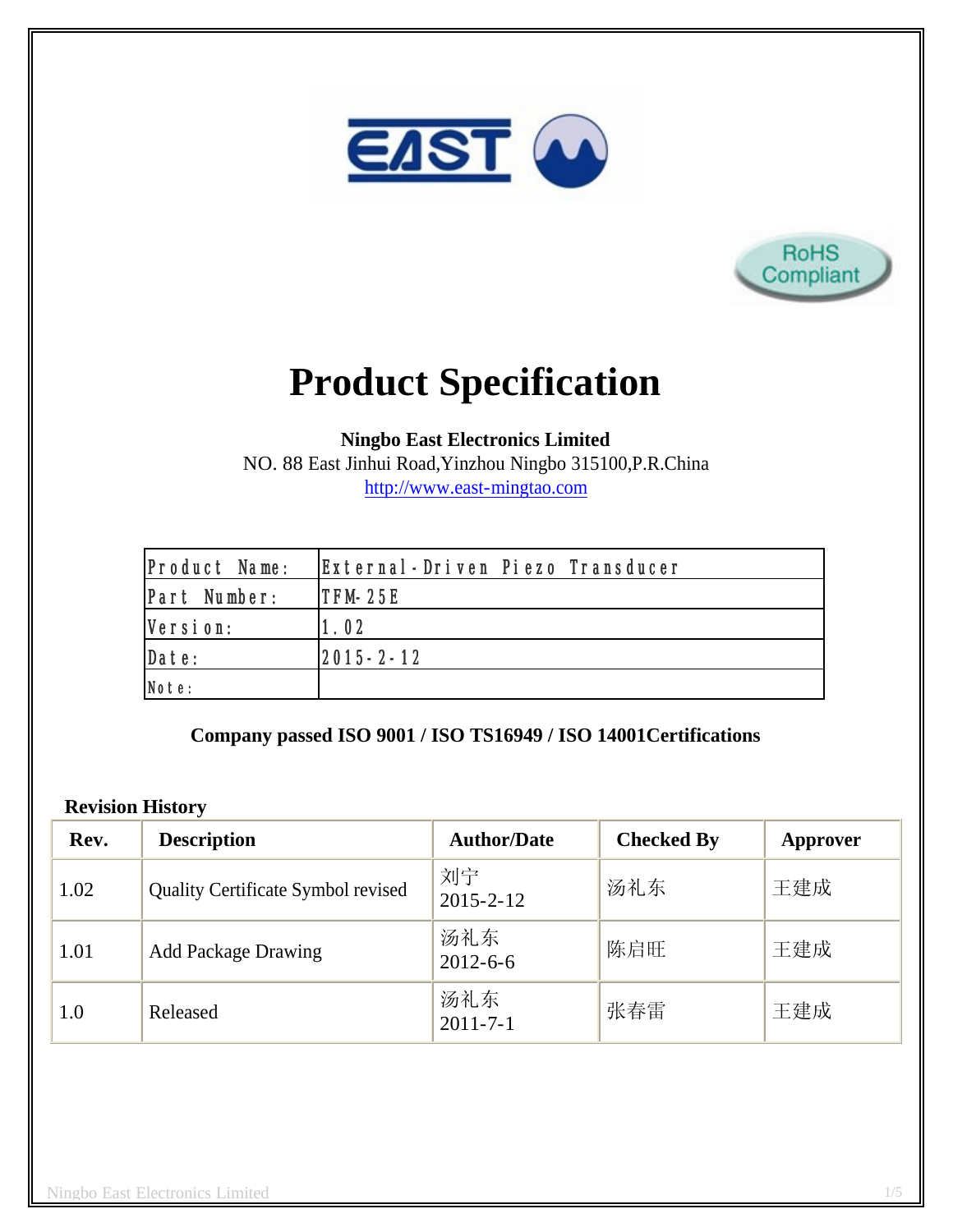### **1. Part Number TFM-25E**

## **2. Dimension Drawing (Unit: mm)**



## **3.Specification**

| No.     | <b>Item</b>                  | <b>Specification</b>                |
|---------|------------------------------|-------------------------------------|
| $3 - 1$ | Min. Sound Pressure Level    | 70dB/2.0kHz/3Vp-p square wave /10cm |
| $3 - 2$ | Allowed Input Voltage        | $25Vp-p$                            |
| $3 - 3$ | Capacitance                  | $28\pm30\%$ nF(At 120Hz)            |
| $3 - 4$ | Max. Consumption             | $3mA/2.0kHz/3Vp-p$ square wave      |
| $3 - 5$ | <b>Resonant Frequency</b>    | $2.0 \pm 0.5$ kHz                   |
| $3 - 6$ | <b>Operating Temperature</b> | $-40$ ~ $+85^{\circ}$ C             |
| $3 - 7$ | Case Material /Color         | PC/Black                            |
| $3 - 8$ | Weight                       | 1.1 <sub>g</sub>                    |
| $3 - 9$ | Pin Strength                 | More than 10N                       |

#### **NOTES**:

Test should be made under the conditions of room temperature ( $20\pm10^{\circ}$ C), normal humidity ( $60\pm20^{\circ}$ ) and normal atmospheric pressure. In this case, however, that the judgment is questionable, the test conditions are to be changed to room temperature 20±2℃, relative humidity 60~70% and normal atmospheric pressure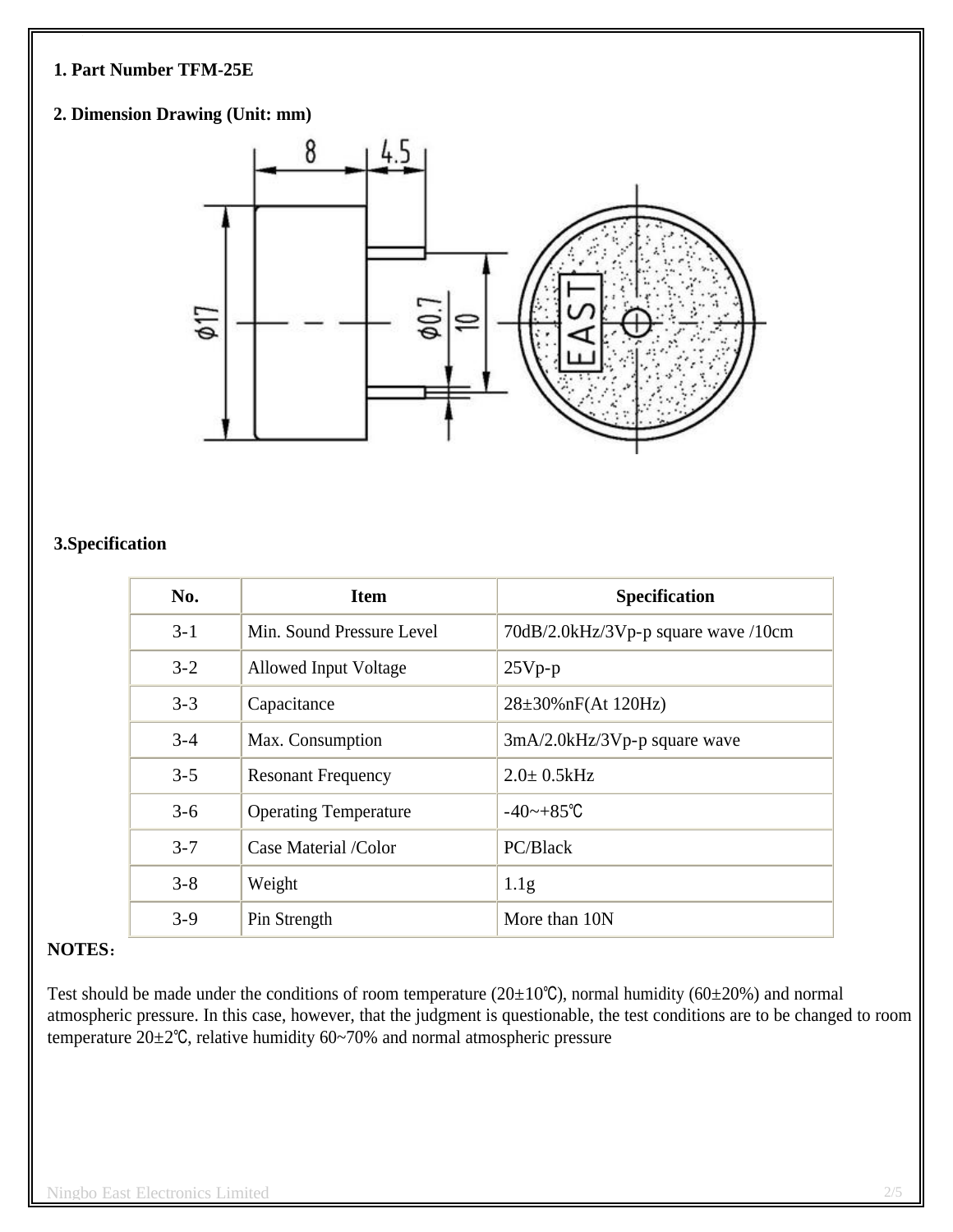



**Note:** Input Voltage 3Vp-p square wave Distance 10 cm

## **5. Reliability Test**

| No.     | <b>Item</b>                            | <b>Method of Test</b>                                                                                           | <b>Tolerance after</b><br><b>Testing</b>                                                                                     |  |
|---------|----------------------------------------|-----------------------------------------------------------------------------------------------------------------|------------------------------------------------------------------------------------------------------------------------------|--|
| $5 - 1$ | Operating<br>Temperature               | $-40$ ~ $+85^{\circ}$ C                                                                                         | Sound pressure level<br>initial value $\pm 10$ dB<br>Max. consumption<br>value $\pm 20\%$<br>Capacitance value<br>$\pm 20\%$ |  |
| $5 - 2$ | Storage in high<br>temperature         | Storage in $+85^{\circ}$ C test box 96 hours then exposed to the room<br>temperature for 2 hours                |                                                                                                                              |  |
| $5 - 3$ | Storage in low<br>temperature          | Storage in $-40^{\circ}$ C test box 96 hours then exposed to the room<br>temperature for 2 hours                |                                                                                                                              |  |
| $5 - 4$ | Life test in the room<br>temperature   | Operate the product continuously 5 seconds on 5 seconds off<br>300 hours at rated voltage                       |                                                                                                                              |  |
| $5 - 5$ | Temperature /<br>humidity cycle test   | Storage in $+40^{\circ}$ C, 93 $\pm$ 3%RH test box 96 hours then exposed<br>to the room temperature for 2 hours |                                                                                                                              |  |
|         | <b>Ningbo East Electronics Limited</b> |                                                                                                                 | 3/5                                                                                                                          |  |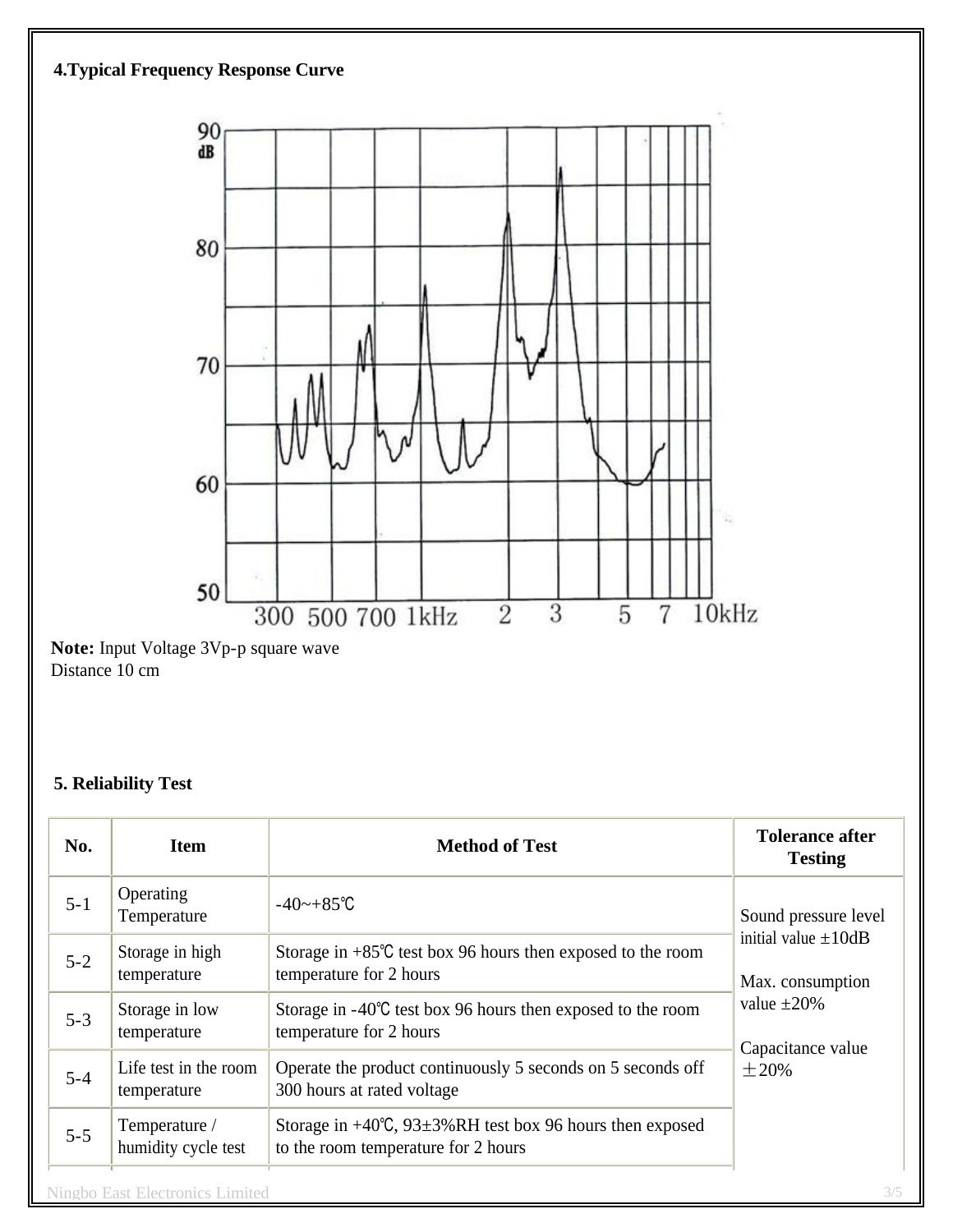| $5 - 6$                                                      | Temperature (high<br>and low) cycle test | Conduct the test for 5 cycles without applying power then<br>expose to the room temperature for 2 hours. (See Figure 5-6)                                                                                                                               |                                                                         |
|--------------------------------------------------------------|------------------------------------------|---------------------------------------------------------------------------------------------------------------------------------------------------------------------------------------------------------------------------------------------------------|-------------------------------------------------------------------------|
| $5 - 7$                                                      | Vibration test                           | Conduct the test for the directions of $X$ Y and Z for 0.5 hour<br>each (total 1.5 hours). To-and Fri sweep time(from 10 to 55Hz<br>and then 55 to 10) under single amplitude of 0.75mm is 3<br>minute, then expose to the room temperature for 2 hours |                                                                         |
| $5 - 8$                                                      | Drop test                                | Drop a product naturally from the height of 700mm onto the<br>surface of 100mm thick wooden board. Two directions: upper<br>and side of the product are to be applied for this drop test once<br>respectively                                           |                                                                         |
| $5-9$                                                        | Soldering heat<br>resistance test        | Dip the connecting pins in soldering at $260 \pm 5^{\circ}$ C for $10 \pm 1$<br>seconds                                                                                                                                                                 |                                                                         |
| $5 - 10$                                                     | Test of soldering                        | Dip the connecting pins in soldering at $230\pm5\degree$ C for $3\pm0.5$<br>seconds                                                                                                                                                                     | Solder shall be<br>attached around over<br>95% of the dipped<br>portion |
| <b>NOTE:</b> The pins are allowed to deform after drop test. |                                          |                                                                                                                                                                                                                                                         |                                                                         |

Figure 5-6